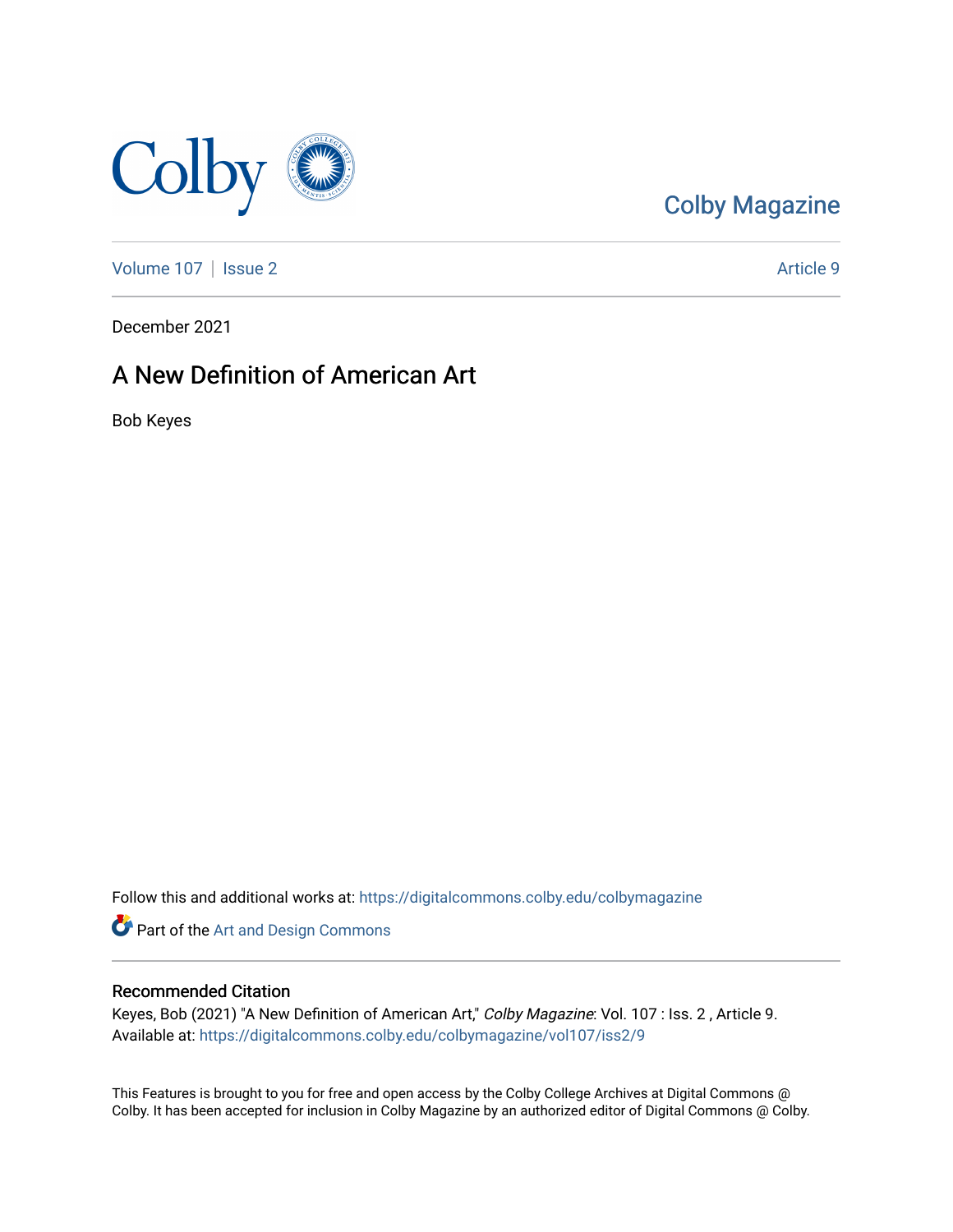With great fanfare, Colby announced the creation of the Lunder Institute for American Art in 2017. Established with a gift by Life Trustee Paula Crane Lunder, D.F.A. '98 and Life Visitor Peter Lunder '56, D.F.A. '98, the institute was envisioned as a place for scholarship, creativity, dialogue, and mentorship, operating under the umbrella of the Colby College Museum of Art. Two years later, we have a better idea of what that means and a

clearer understanding of the symbiotic relationship between the museum and the institute.

A designated institute dedicated to creativity and scholarly research is a new endeavor for Colby. These kinds of institutes typically are associated with large museums and universities, said Lee Glazer, the institute's founding director and formerly a curator of

American art at the Smithsonian Institution. "We're still figuring out some of the details, but the vision is evolving," she said.

In the past year, the institute collaborated with high-profile artists, engaged scholars in original research, and invited emerging artists and academics to campus to delve into the Colby museum's collection and focus on issues like climate change and the environment. The Lunder Institute



## MUSEUM